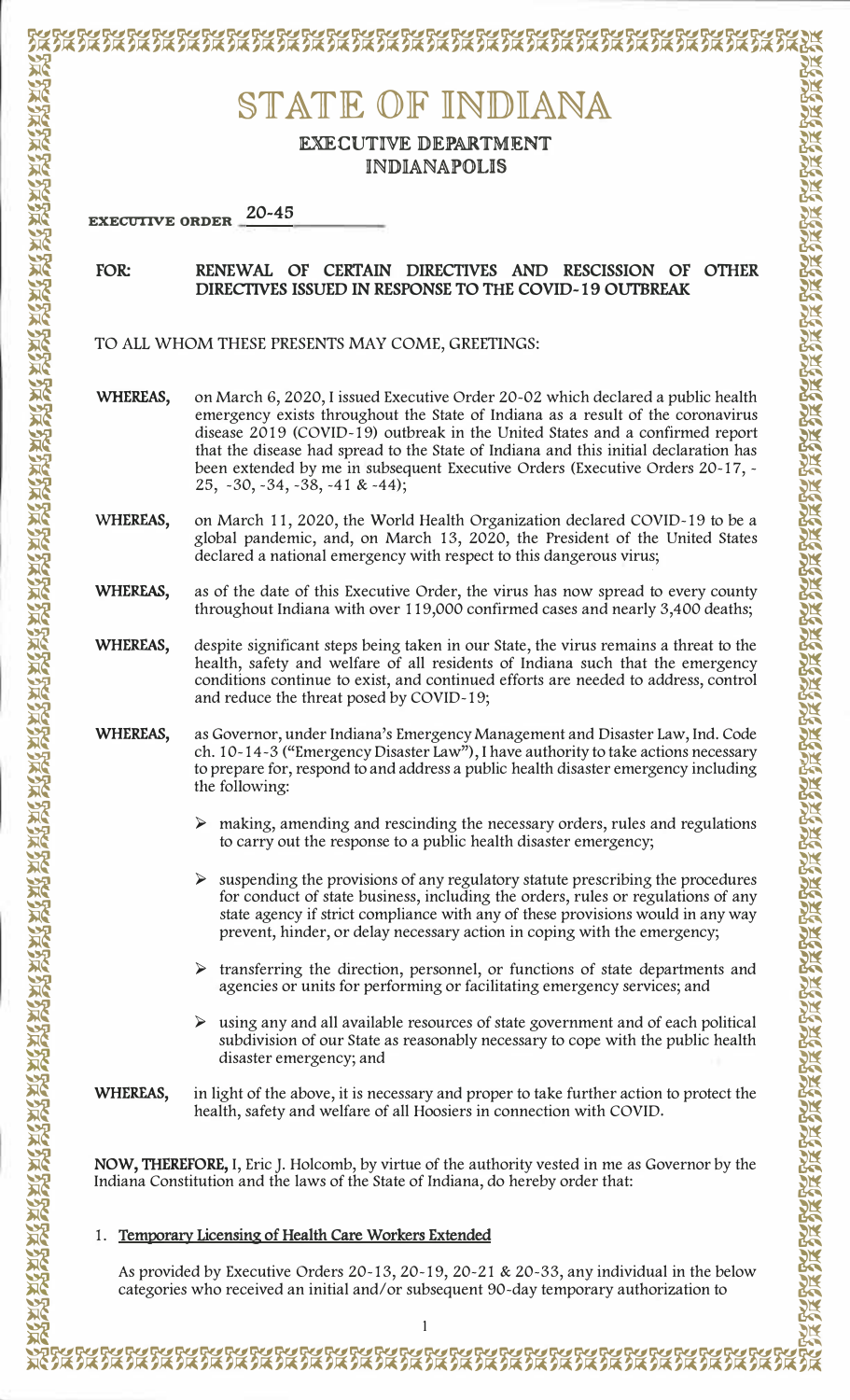provide health care in the State of Indiana in response to this public health emergency because he or she was not currently licensed to practice in the state, either because their Indiana license is no longer active or they are licensed by another state, is granted an additional 90-day authorization to continue to provide health care services during this public health emergency. All application procedures for reinstatement or approval will be reinstituted and must be followed upon expiration of these temporary licenses or the lifting of the COVID-19 public health emergency. This 90-day extension applies to the following health care workers who have been granted a 90-day temporary license:

- a. Retired Health Care Professionals: Any health care professional whether licensed in the state or not, who within the past five years has retired or surrendered his or her license or whose license is otherwise inactive but whose license was not revoked, suspended or relinquished.
- b. Physician Assistant Students. Physician assistant students who have successfully completed all required course work at an accredited school, have applied for a license with the Professional Licensing Agency (PLA) and supplied the PLA a certificate of completion.
- c. Nursing Students. Nursing students who have successfully completed all required course work at an accredited school, have applied for a license with the PLA and have supplied PLA a certificate of completion.
- d. Respiratory Care Practitioner Students. Respiratory care practitioner students who have successfully completed all required course work at an approved school, have applied for a license with the Professional Licensing Agency and supplied PLA a certificate of completion.
- e. Out-of-State Health Care Professionals. Individuals who are currently licensed by another state and who were previously authorized to provide health care services in Indiana pursuant to Executive Order 20-05.
- *Graduate Pharmacists.* Pharmacy students who have successfully completed all required  $f_{-}$ course work at an accredited school, have applied for licensure with the PLA, and have supplied PLA a certificate of completion.

## 2. Registration Requirement for Certain Indiana or Out-of-State Health Care Providers

Professionals who are granted a temporary license to provide health care services in the state in response to this public health emergency must register with the PLA via their website at www.in.gov/pla.

# 3. Election Worker Stipend and Unemployment Compensation Benefit Payments

To encourage recruitment of poll workers for Indiana's upcoming general election, I suspend the relevant portions of Ind. Code  $\S$  22-4-5-1 to prohibit any stipend paid to any individual working the polls for Indiana's General Election on November 3, 2020, from being considered "deductible income" under Indiana unemployment compensation benefit laws. Therefore, individuals who are receiving unemployment compensation benefits and who receive a stipend or compensation for working as a poll worker in Indiana on November 3, 2020 will not have any unemployment benefit reduced by payment of the stipend. Nothing in this directive shall impact the way in which a stipend payment is considered for federal and state income tax purposes.

## 4. Recission of Provision on Reinstatement of Administratively Dissolved Businesses

**方式之外之外之外之外之人之人之人之人** 

As businesses needing to take advantage of the waiver of statutory reinstatement requirements have had sufficient time to do so, paragraph 2 of Executive Order 20-23 is rescinded. Executive Order 20-23 ¶2 pertained to Ind. Code  $\S 23$ -0.5-6-3 which suspended the five (5) year limitation on business reinstatements and the requirement for the businesses to submit a certificate of clearance when applying for reinstatement and was done to allow businesses to qualify to seek federal assistance under programs such as the Paycheck Protection Program (PPP) and Economic Injury Disaster Loans (EIDL).